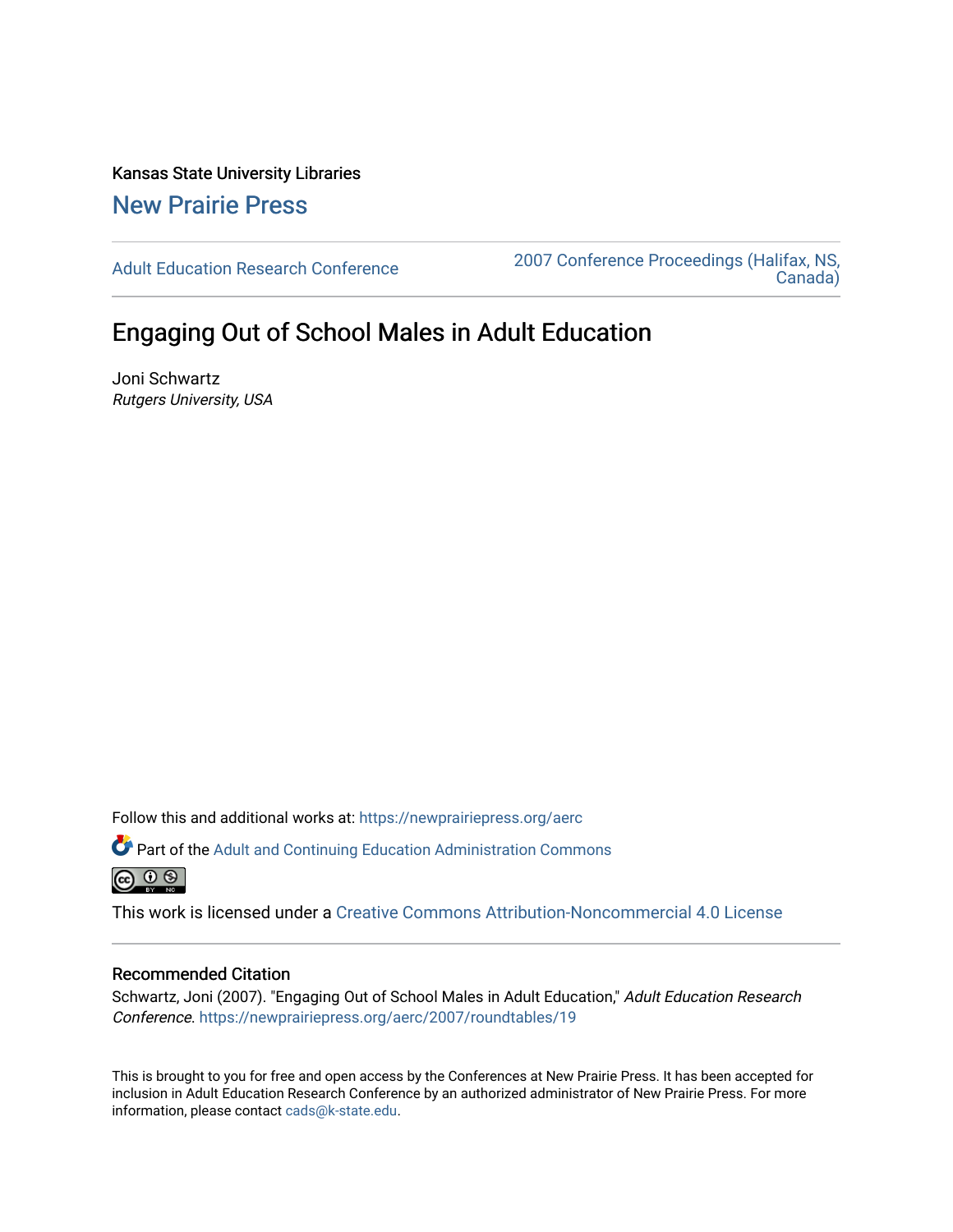## **Engaging Out of School Males in Adult Education**

Joni Schwartz Rutgers University, USA

**Abstract:** This ethnographic study examines a community of practice reengaging one marginalized group of out of school minority males (16-25 years old) in learning.

#### **Social Context**

The high school dropout rate in America appears on the rise especially in our urban areas and among minority males. It is being called epidemic ( Bridgeland J.M., 2006). "Nationally, only about two-thirds of all students – and only half of all Black, Latinos and Native Americans – who enter ninth grade graduate with regular diplomas four years later." (Orfield, 2004, p. 1) In some urban high schools dropout rates are as high as 60 and 70 percent (Orfield, 2004). In one large urban area, Chicago, for every 100 Black male high school freshman only 2.5% obtain a bachelor's degree by the time they are twenty-five years old (Jackson, 2006). For far too many young adults, particularly urban minority youth, there is a disengagement from formal schooling.

This large dropout rate is occurring at the same time as a second phenomena – the postponement of adulthood for 18 – 25 year olds. This phenomenon is identified as emergent adulthood (Benson, 2003). Whereas previous generations reached full adulthood with its inherent responsibilities around 20 or 21 years of age, today's youth do not enter full adulthood until their late twenties and sometimes thirties. This is primarily due to economics. High school dropouts are particularly vulnerable to the economics causing the delays of adulthood; this creates a marginalized population who are undereducated, often unemployed. This is a group of young people often trapped in poverty (Benson 2003).

Within this marginalized group is a subgroup that is young, black and male These young black males are at risk and most affected by dropping out and the socioeconomic issues of emergent adults. For example, Black males are unemployed and incarcerated at a higher rate than any other group of individuals in this country (Miney, 2006). At comparable educational levels, Black men earn 67% of what white men make. During the economic boom of the 1990's, while all other groups made advances economically, young black males and other less educated young males did not (Miney 2006).

The reasons for leaving school for most young drop outs is not low ability or inability to perform but rather "a lack of connection to the school environment, boredom, being unmotivated and unchallenged, and the weight of real world events." (Bridgeland, 2006). Most all high school dropouts want to succeed and want to be reconnected with learning environments (Martin, 2006). Michelle Fine (1991), in her now classic, *Framing Drop*-*Outs* reports that it is often the brightest that drop out.

Given the high school dropout rate statistics and socioeconomic obstacles to achieving adult status for young people; we have a systemic problem that goes beyond an individual student's failure to achieve. We have a systemic problem involving issues of race, discrimination, economics, irresponsible educational policies, a history of oppression, lack of real vision for education in this country and misuse of power (Kozol, 2005; Fine, 1991). The scope of the problem is large, many faceted and complex.